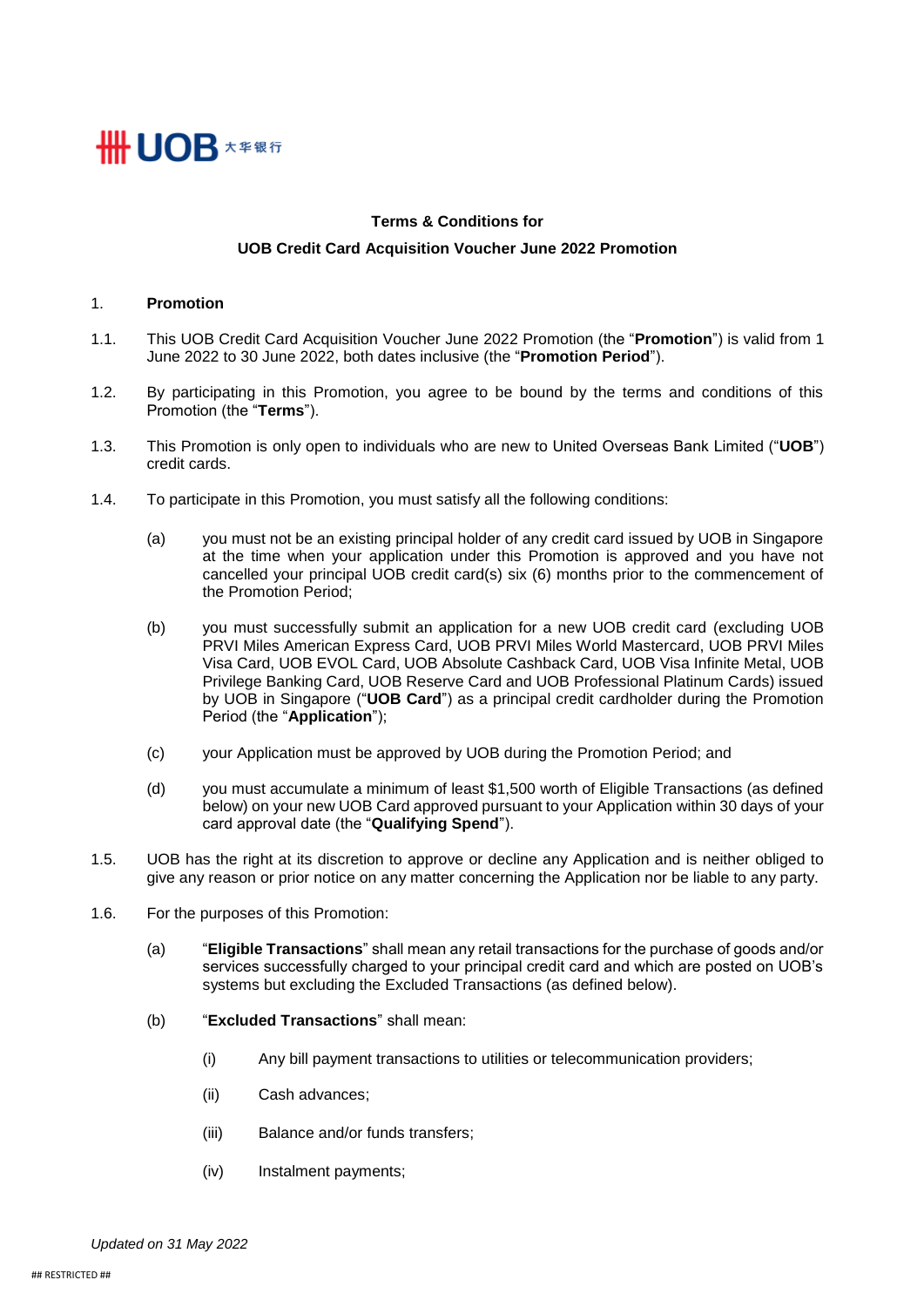- (v) Personal loans;
- (vi) SmartPay transactions;
- (vii) UOB\$ transactions;
- (viii) Any payment of fees and charges (including but not limited to annual fees, administrative fees, interest charges, finance charges and/or late payment fees);
- (ix) Any amount charged that is subsequently cancelled, voided or reversed for any reason;
- (x) Any transaction classified under one or more of the following Merchant Category Codes (the "**MCC**"):

| <b>MCC</b> | <b>Description</b>                                                                                                  |  |
|------------|---------------------------------------------------------------------------------------------------------------------|--|
| 4829       | Wire Transfer / Remittance                                                                                          |  |
| 5199       | <b>Nondurable Goods</b>                                                                                             |  |
| 5960       | Direct Marketing - Insurance Services                                                                               |  |
| 6012       | Member Financial Institution - Merchandise and Services                                                             |  |
| 6050       | Quasi Cash - Financial Institutions, Merchandise and Services                                                       |  |
| 6051       | Quasi Cash - Merchant (Non-Financial Institutions - Foreign Currency,                                               |  |
| 6211       | Non-Fiat Currency, Cryptocurrency)<br>Securities - Brokers and Dealers                                              |  |
|            | Insurance Sales / Underwrite                                                                                        |  |
| 6300       |                                                                                                                     |  |
| 6399       | Insurance                                                                                                           |  |
| 6513       | Real Estate Agents & Managers - Rentals                                                                             |  |
| 6529       | Quasi Cash - Remote Stored Value Load-Financial Institute Rentals                                                   |  |
| 6530       | Quasi Cash-Remote Stored Value Load - Merchant Rentals                                                              |  |
| 6534       | Quasi Cash - Remote Money Transfers                                                                                 |  |
| 6540       | Stored Value Card Purchase/Load                                                                                     |  |
| 7349       | Clean/Maint/Janitorial Serv aka Property Management                                                                 |  |
| 7511       | Quasi Cash - Truck Stop Trxns                                                                                       |  |
| 7523       | Automobile Parking Lots and Garages (wef 1 Feb 2021)                                                                |  |
| 7995       | Gambling - Betting, including Lottery Tickets, Casino Gaming Chips,<br>Off-Track Betting, and Wagers at Race Tracks |  |
| 8062       | Hospitals (wef 1 Feb 2021)                                                                                          |  |
| 8211       | Schools, Elementary and Secondary                                                                                   |  |
| 8220       | Colleges, Universities, Professional Schools and Junior Colleges                                                    |  |
| 8241       | Schools, Correspondence                                                                                             |  |
| 8244       | Schools, Business and Secretarial                                                                                   |  |
| 8249       | Schools, Trade and Vocational                                                                                       |  |
| 8299       | Schools and Educational Services - Not Elsewhere Classified                                                         |  |
| 8398       | Organizations, Charitable and Social Service                                                                        |  |
| 8661       | Organizations, Religious                                                                                            |  |
| 8651       | Organizations, Political                                                                                            |  |
| 9211       | Court Costs including Alimony and Child Support                                                                     |  |
| 9222       | <b>Fines</b>                                                                                                        |  |
| 9223       | <b>Bail and Bond Payments</b>                                                                                       |  |
| 9311       | <b>Tax Payment</b>                                                                                                  |  |
| 9399       | Government Services - not elsewhere classified                                                                      |  |
| 9402       | Postal Services - Government Only                                                                                   |  |
| 9405       | Intra-Government Purchases - Government Only                                                                        |  |

(xi) Any transaction consisting of/containing the following references::

| <b>DAO*</b><br>ANDA ASIA PAC<br>. .<br>$\mathbf{r}$<br>vv |
|-----------------------------------------------------------|
|-----------------------------------------------------------|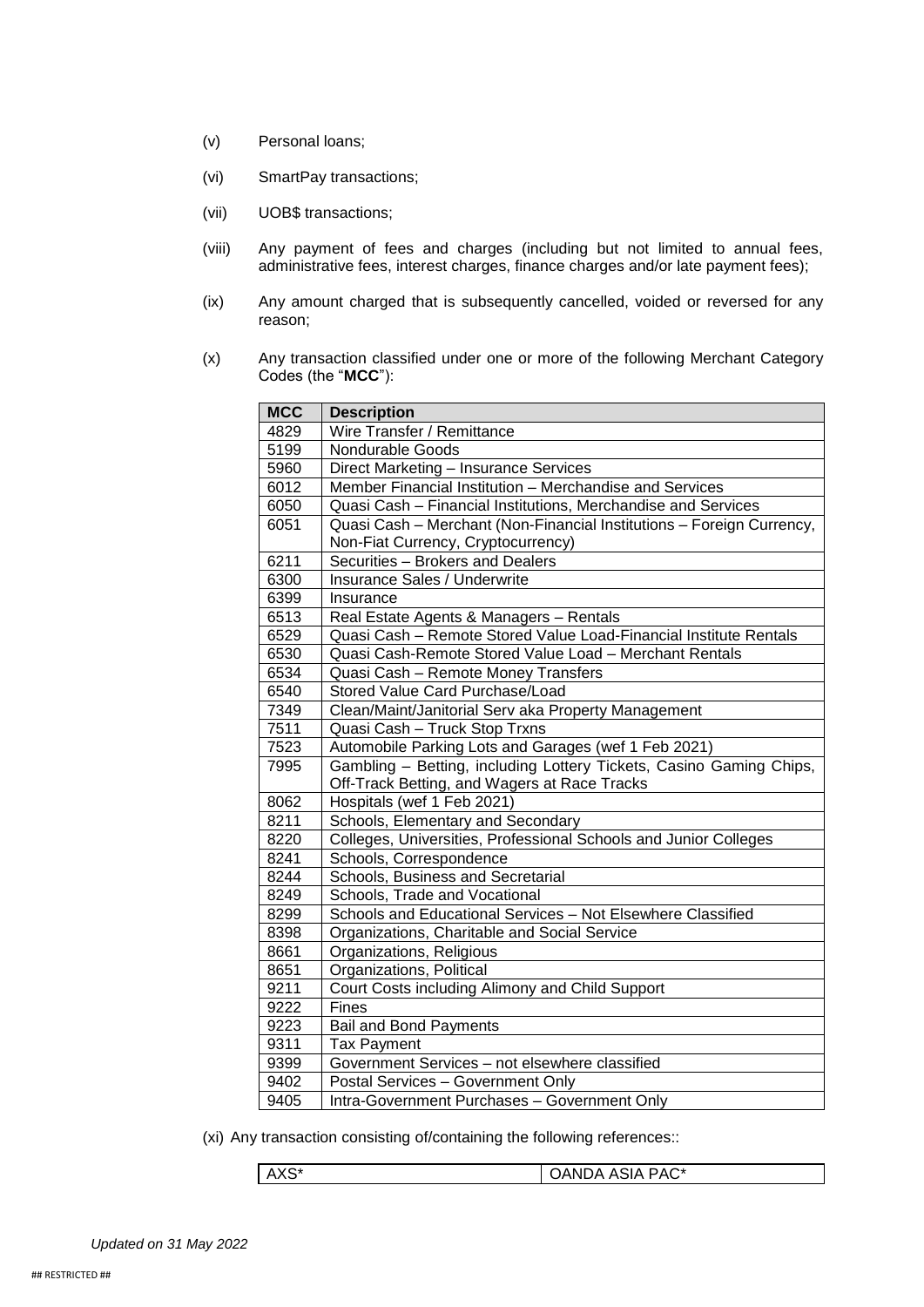| <b>BANC DE BINARY*</b>  | <b>OANDAASIAPA</b>      |
|-------------------------|-------------------------|
| BANCDEBINARY.COM*       | PAYPAL * BIZCONSULTA    |
| EZ LINK PTE LTD (FEVO)  | PAYPAL * CAPITALROYA    |
| EZ Link transport       | PAYPAL * OANDAASIAPA    |
| EZ Link*                | PAYPAL* PLUS500         |
| EZ-LINK (IMAGINE CARD)  | PAYPAL* PLUS500.COM     |
| EZ-Link EZ-Reload (ATU) | Saxo Cap Mkts Pte Ltd   |
| EZLINK*                 | SKR*SKRILL.COM          |
| EzLink*                 | SKR*xglobalmarkets.com* |
| EZ-LINK*                | SKYFX.COM*              |
| FlashPay ATU*           | <b>TRANSIT*</b>         |
| MB * MONEYBOOKERS.COM   | WWW.IGMARKETS.COM.SG    |
| NETS VCASHCARD*         | City Index*             |
| AMAZE* TRANSIT*         | YOUTRIP*                |

## 1.7. For the avoidance of doubt:

- (a) UOB reserves the right at any time to amend the list of Eligible Transactions and the list of Excluded Transactions in its sole discretion and without any prior notice or giving any reasons.
- (b) A merchant's registered MCC may not always correspond with its nature of business. The MCCs are assigned by the merchant's acquiring bank. UOB does not determine the merchants' MCC. UOB shall not be liable in any way whatsoever relating to the categorisation of a merchant's MCC.
- (c) Eligible Transactions made in foreign currencies will be converted into Singapore dollars based on UOB's then prevailing exchange rate applicable at the time of exchange. The transaction amount posted in your UOB Card account will be used for the purposes of computing the Qualifying Spend amount for this Promotion.
- (d) If you apply for more than one UOB Card in a single Application submitted pursuant to Clause [1.4 above](#page-0-0) and your Application for those UOB Cards are approved by UOB at the same time during the Promotion Period, the amount of Eligible Transactions successfully charged to each such UOB Card within 30 days of the card approval date will be aggregated for the purposes of computing the Qualifying Spend under this Promotion.

# 2. **Gift**

- 2.1. If you are among the first 200 participants to satisfy all of the conditions set out in Claus[e 1.4 above,](#page-0-0) you shall be eligible to receive Grab vouchers worth a total of S\$250 (the "**Gift**").
- 2.2 A redemption notification setting out details on the redemption of your Gift will be sent to you via SMS to your mobile number based in UOB's records (or such other mode as UOB may determine in its sole discretion) by 30 September 2022 if you are eligible to receive the Gift<sub></sub> (the "Redemption **Notification**").
- 2.3 UOB reserves the right to decline any redemption of the Gift if any one of the requirements set out in the Redemption Notice is not met at the time of redemption. UOB will not be liable in any way for any delay in receipt of the Redemption Notice. No replacement will be issued for a misplaced, lost, stolen or destroyed Redemption Notice.
- 2.4 The Gift must be redeemed during the redemption period specified in the Redemption Notice. UOB will not extend the redemption period for any reason whatsoever.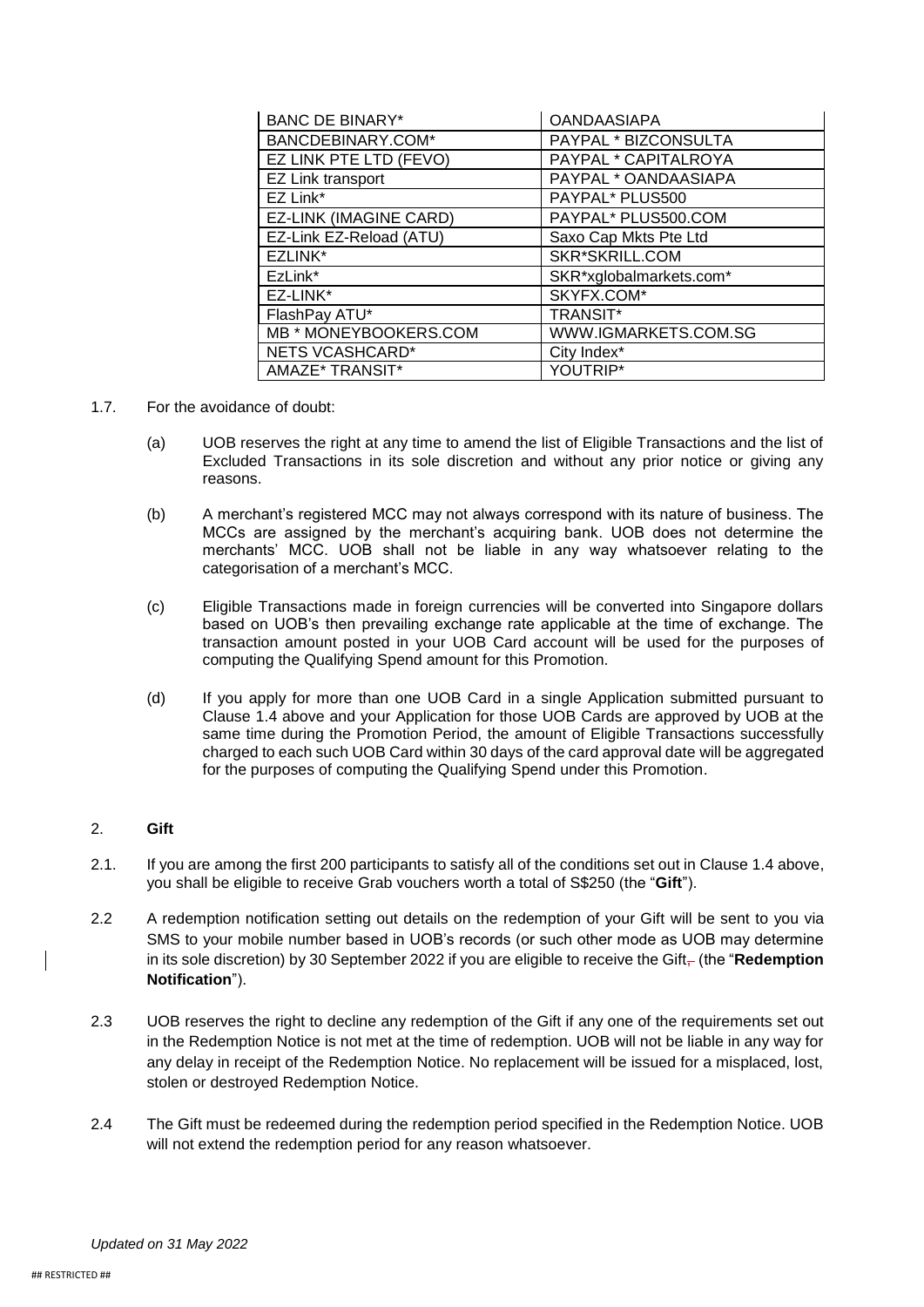- 2.5 Use of the Gift remains subject to the prevailing terms and conditions impose by the Grab (or such other terms and conditions which Grab may impose subsequently in its sole discretion), which shall be your sole responsibility to comply with.
- 2.6 You are only entitled to redeem one (1) Gift under this Promotion, regardless of the number of UOB Cards applied for under this Promotion.
- 2.7 Gifts are on a first-come-first-served basis, whilst stocks last and subject to availability. UOB shall not be required to notify and/or update on the stock availability of the Gifts.
- 2.8 The Gift is strictly non-transferable and non-assignable. The Gift is not exchangeable for cash, credit or kind, in full or in part, and is not replaceable if lost, damaged or stolen. No reservation, refund or exchange of the Gift is allowed.
- 2.9 UOB may substitute any Gift with any item of equivalent or similar value, without prior notice or reason or being liable to any person.
- 2.10 The Gift is supplied by third party merchants and UOB is not an agent of the merchant and/or supplier of the Gift. Accordingly, UOB makes no warranty or representation as to the quality, value, merchantability or fitness for purpose of the Gift and UOB assumes no liability or responsibility for the acts or omissions of the merchants or any non-performance or defects in the Gift. Any dispute regarding the Gift is to be resolved directly with the merchant and/or supplier of the Gift. UOB shall not be required to assist or act on your behalf in communicating with the merchant and/or supplier of the Gift. For the purposes of this clause, "Gift" includes any products and/or services provided by third party merchants in connection with the use and/or redemption of the Gift.
- 2.11 For the avoidance of doubt, the account(s) of your new UOB Card(s) applied for under this Promotion must be in good standing at all times as determine by UOB in its absolute discretion. In the event that the such account(s) is delinquent, voluntarily or involuntarily suspended, cancelled, closed or terminated for any reason whatsoever before you receive the Gift, the Gift shall be forfeited and you shall not be entitled any compensation or payment whatsoever.
- 2.12 UOB may at its discretion forfeit the Gift, or, if already awarded, reclaim the Gift at your expense (whether by deducting any of your UOB account(s) or otherwise) without payment, compensation, or having to give any reason whatsoever if the account(s) of your new UOB Card(s) applied for under this Promotion is closed or terminated within nine (9) months from the date such account(s) was opened.

### **3 General**

- 3.1 The following persons shall not be eligible to participate in the Promotion:
	- (a) individuals whose UOB account(s) is/are voluntarily or involuntarily suspended, cancelled, closed or terminated at any time;
	- (b) individuals whose UOB account(s) is/are not active, valid, subsisting or in good standing or delinquent or unsatisfactorily conducted as may be determined by UOB at its sole discretion;
	- (c) individuals who are mentally unsound, facing legal incapacity or are incapable of handling their affairs, deceased, insolvent, bankrupt or have any legal proceedings (or any threat) of any nature instituted against them; or
	- (d) anyone whom UOB may decide to exclude, at its sole discretion, without any reason or prior notice at any time.
- 3.2 UOB will not be liable or responsible for any injury, loss or damage whatsoever or for any charge, cost or expense of any kind whatsoever suffered or incurred as a result of or in connection with the redemption or usage of any reward under this Promotion or participation in this Promotion. Without